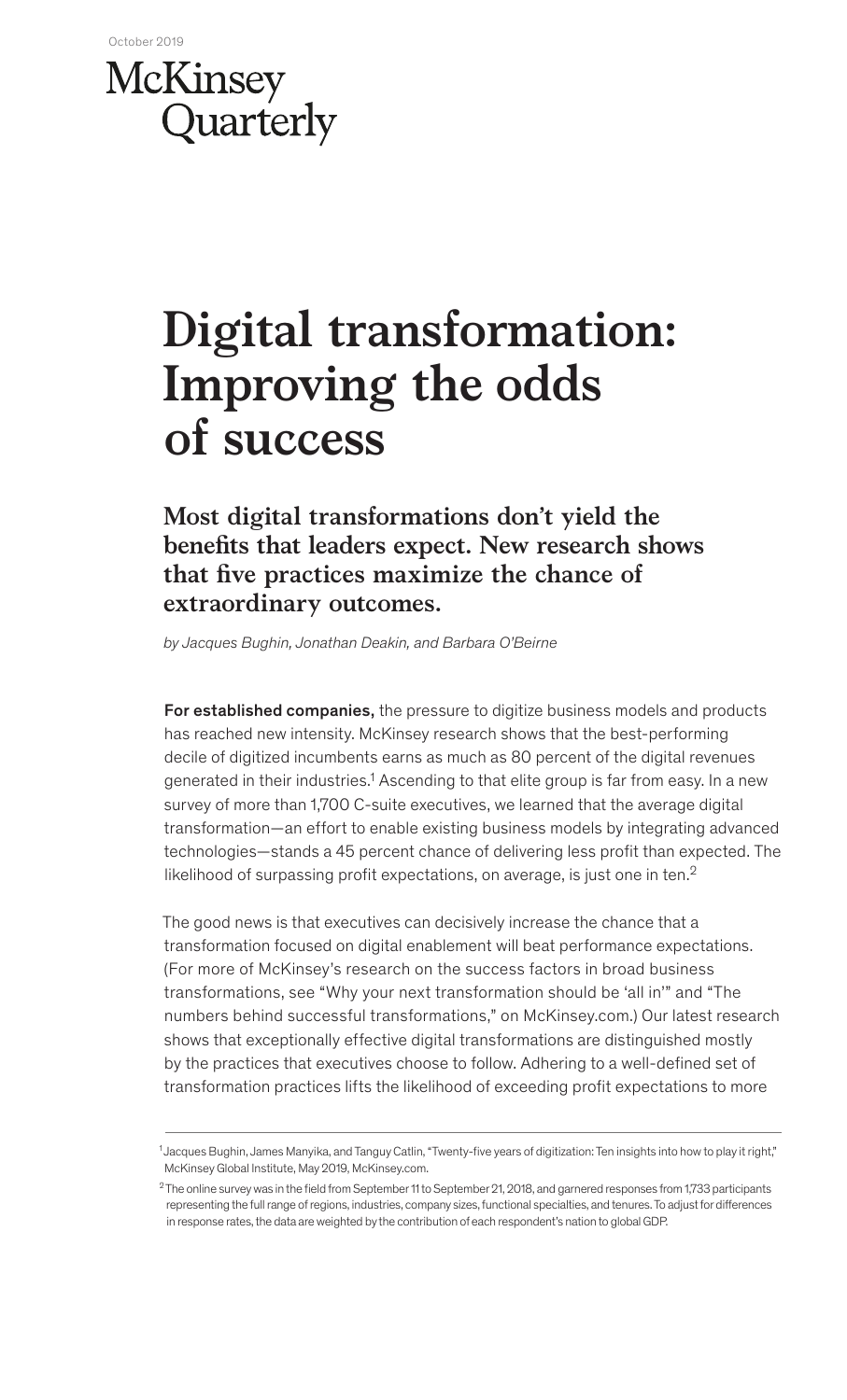#### Exhibit 1

## Applying five groups of digital-transformation practices maximizes the likelihood of exceeding performance expectations.



Likelihood of 3 outcomes for digital transformation, %

than 50 percent—about five times better than transformations that involve none of these practices (Exhibit 1). What's more, the same combination of practices works for every type of digital-enablement effort that our survey covered.

To derive this conclusion, we analyzed our survey results in two ways. We used multiple machine-learning classification techniques to identify "clusters" of digitaltransformation practices that are closely associated with expectation-beating performance. We also used regression analyses to home in on practices that had an unusually large effect on improving a digital transformation's outcomes relative to expectations. With those complementary methods, we isolated transformation characteristics that are statistically significant in both explaining and predicting the likelihood of exceptional success. Emerging from that analysis were five thematic groups of practices that particularly move the performance needle. Following just two groups of practices greatly reduces the likelihood that a transformation will miss expectations. Applying the practices in all five groups maximizes the chance that a company's digital transformation will exceed performance expectations—echoing research by our colleagues who recommend that your next transformation should be all in (Exhibit 2). These practices are as follows:

## Laying out clear priorities

In digital transformations, focusing on a few clear themes that are tied directly to measurable business outcomes is conducive to achieving better results. Survey respondents who said that their companies had defined their digital transformations in this way were 1.7 times more likely than others to report that the transformation's results had surpassed expectations. The chance that a digital transformation will be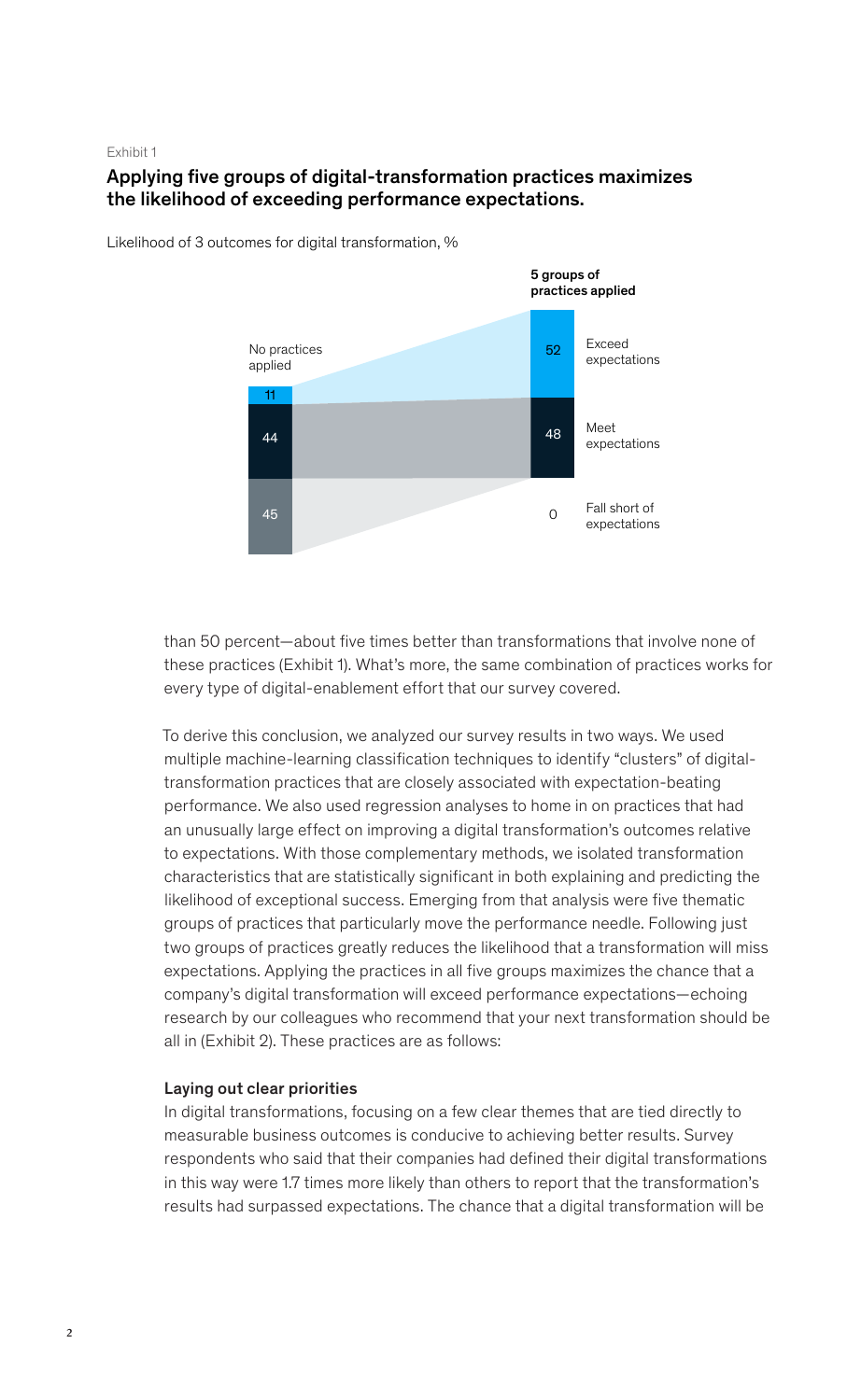exceptionally effective is also higher when executives determine which elements of the transformation involve "hard to reverse" choices that are critical to the company's direction and agree on how to approach those elements.

### Investing in talent—especially at the top

Digital enablement tends to produce better results when a company puts emphasis on attracting and developing highly talented people and hires employees with strong digital and analytics capabilities. It's also evident that transforming into a digital company requires the addition of specialized leaders. The chief digital officer (CDO) is an essential member of the leadership ensemble: all successful companies have a CDO. The chief analytics officer (CAO) has become an even more important leadership role for effective digital transformations. (For more on companies' efforts to build a culture grounded in advanced analytics, see "The analytics academy: Bridging the gap between human and artificial intelligence," on McKinsey.com.) Our latest analysis shows a clear link between employing a CAO and outperforming expectations.

## Exhibit 2

## Individual practices have varying effects on the likelihood that a digital transformation will beat performance expectations.

Added likelihood of expectation-beating performance associated with each practice,<sup>1</sup>%



1Percentages shown are in addition to an 11% likelihood of expectation-beating performance for transformations where no practices are applied. Increases correspond to individual practices; they are not cumulative.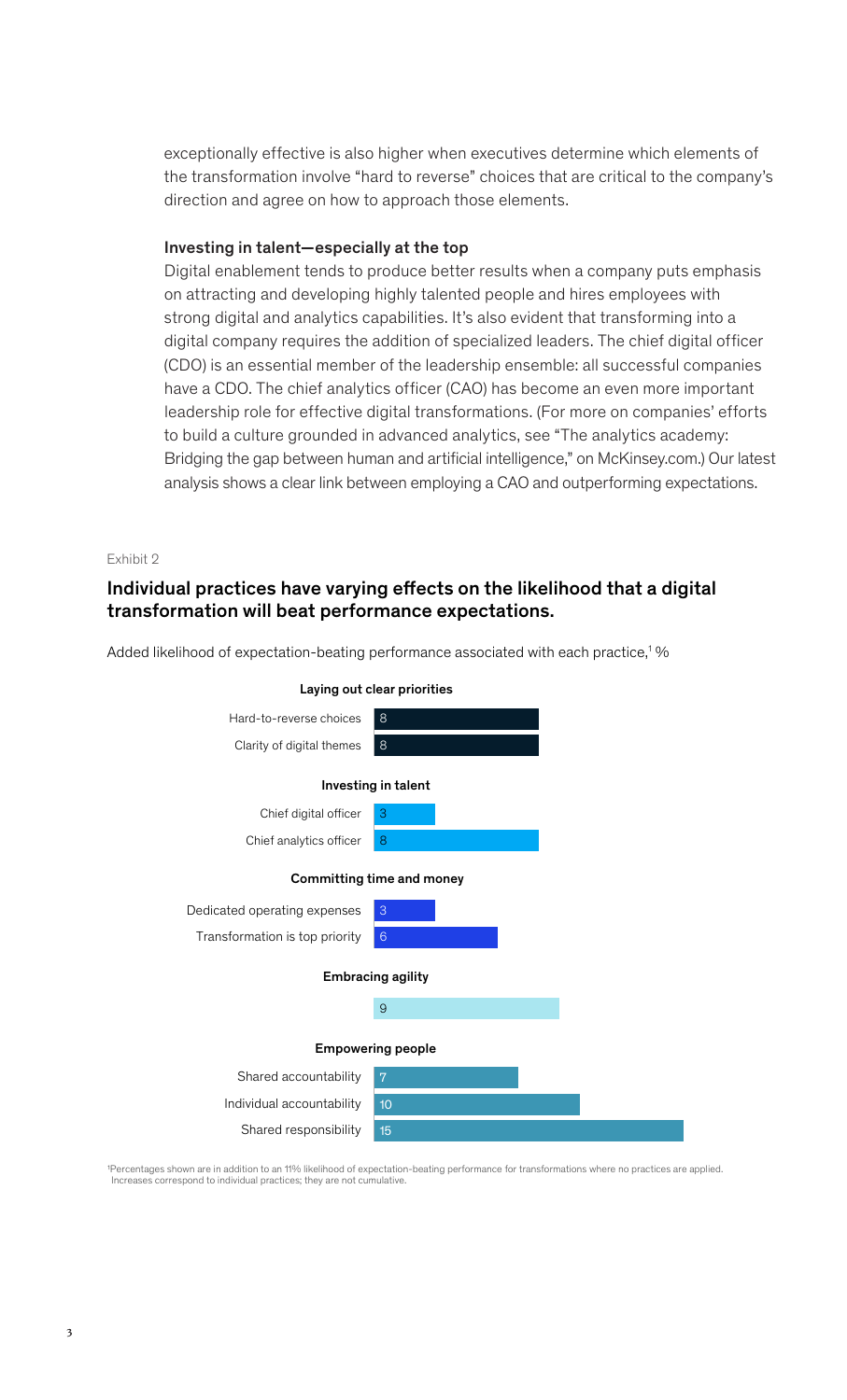## Committing time and money

Even with a solid set of priorities and skillful people on board, executives can find it difficult to sustain their focus on digital enablement. They mustn't let themselves become distracted. Among the digital transformations we studied, expectationbeating performance was 1.5 times more likely when survey respondents said the digital transformation has been a top priority for the company's senior leaders. Companies must also reserve sufficient funds for their digital transformations. Respondents who said their companies had allocated operating expenditures toward the digital transformation were 1.3 times more likely to say that the transformation had surpassed expectations.

#### Embracing agility

The breakneck speed at which competitors and customers move in the digital economy means that businesses must revisit and rearrange their priorities more often than ever. We're seeing that top economic performers update their digital strategies much more frequently than other companies.<sup>3</sup> Similarly, our survey shows that respondents whose companies adhered to agile practices were nearly twice as likely to report that digital-transformation efforts had beat performance expectations. This kind of agility often manifests itself throughout the business. Other McKinsey research shows that in successful digital transformations, employees are more likely to be rewarded for generating new ideas, taking appropriate risks, and following testand-learn practices as they pursue opportunities.<sup>4</sup>

#### Empowering people

Our research highlights the performance gains that result from reinforcing digital enablement's importance for employees at all levels, not just in the upper ranks. Digital transformations are more likely to be exceptionally effective when companies give people clear roles and responsibilities and put an "owner" in charge of each transformation initiative. The chance of superior outcomes also rises when companies hold people accountable for meeting the individual goals they've been given. Finally, a digital transformation is more likely to beat performance expectations if a company balances the expectations it sets for individuals with its expectations for larger groups and for the organization as a whole. Survey respondents who said their companies had fostered a shared sense of accountability for meeting the digital transformation's objectives were more likely to report that outcomes had exceeded expectations.

These weren't the only results. Our analysis also showed that the likelihood of realizing better-than-expected transformation outcomes appears to be independent of the outcomes (such as more sales through digital channels, stronger customer

<sup>3 &</sup>quot;A winning operating model for digital strategy," January 2019, McKinsey.com.

<sup>4 &</sup>quot;Unlocking success in digital transformations," October 2018, McKinsey.com.